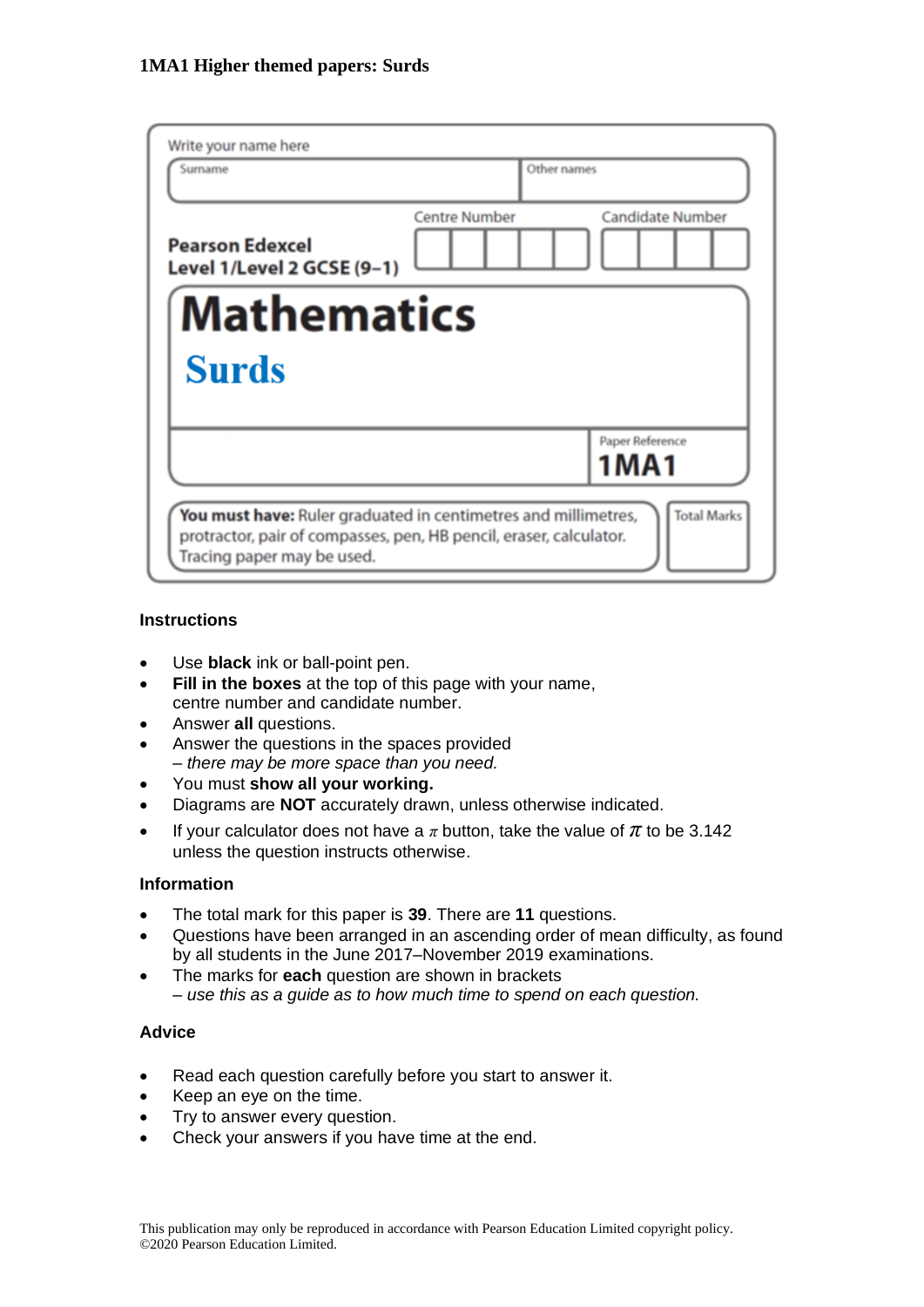1 (a) Express 
$$
\sqrt{3} + \sqrt{12}
$$
 in the form  $a\sqrt{3}$  where *a* is an integer.

(2)  
(b) Express 
$$
\left(\frac{1}{\sqrt{3}}\right)^7
$$
 in the form  $\frac{\sqrt{b}}{c}$  where *b* and *c* are integers.

.......................................................

**(3) (Total for Question 1 is 5 marks)**

**(2)**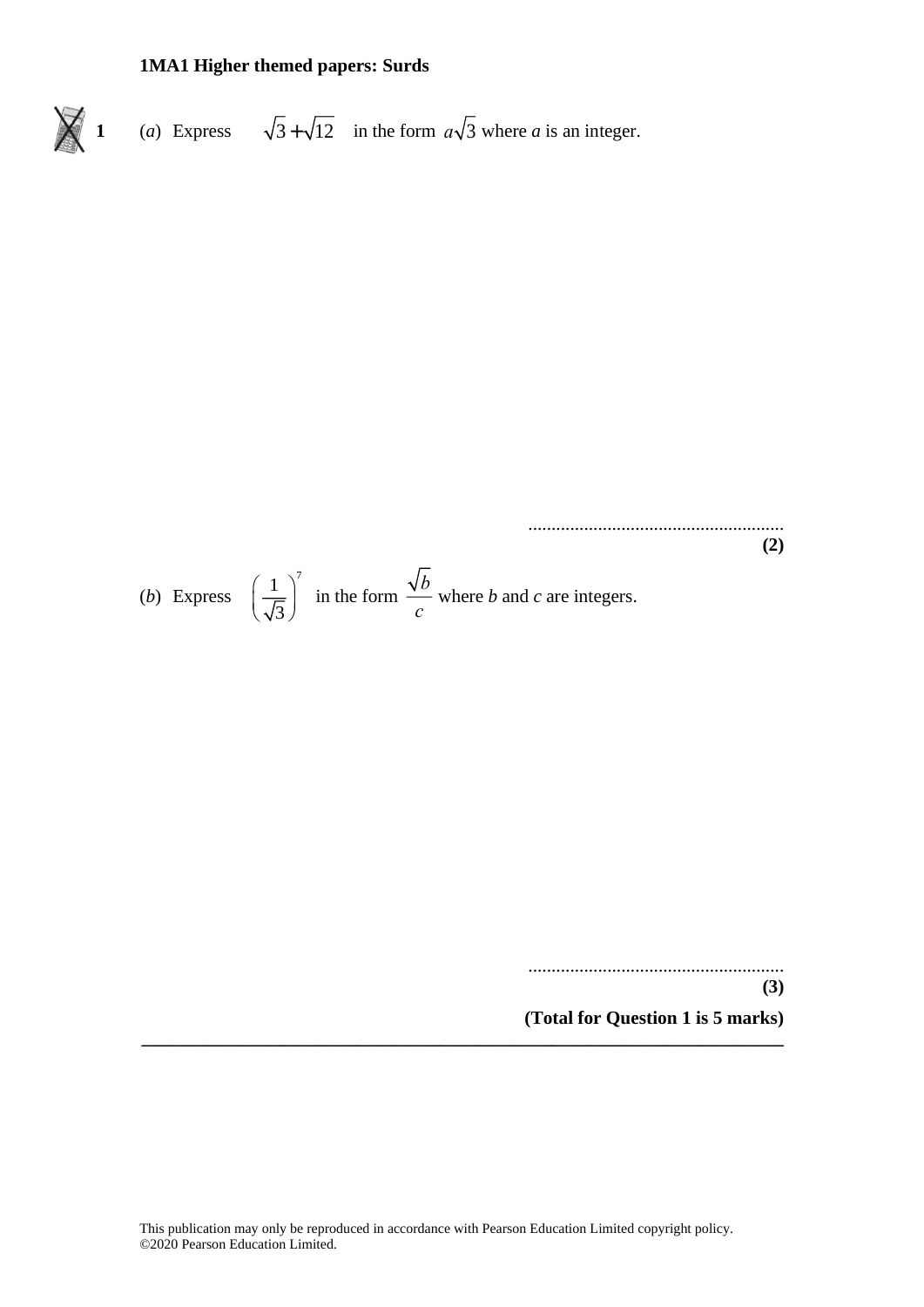**2**  $\sqrt{5}(\sqrt{8} + \sqrt{18})$  can be written in the form  $a\sqrt{10}$  where a is an integer. Find the value of *a*.

*a* = .......................................................

(**Total for Question 2 is 3 marks**)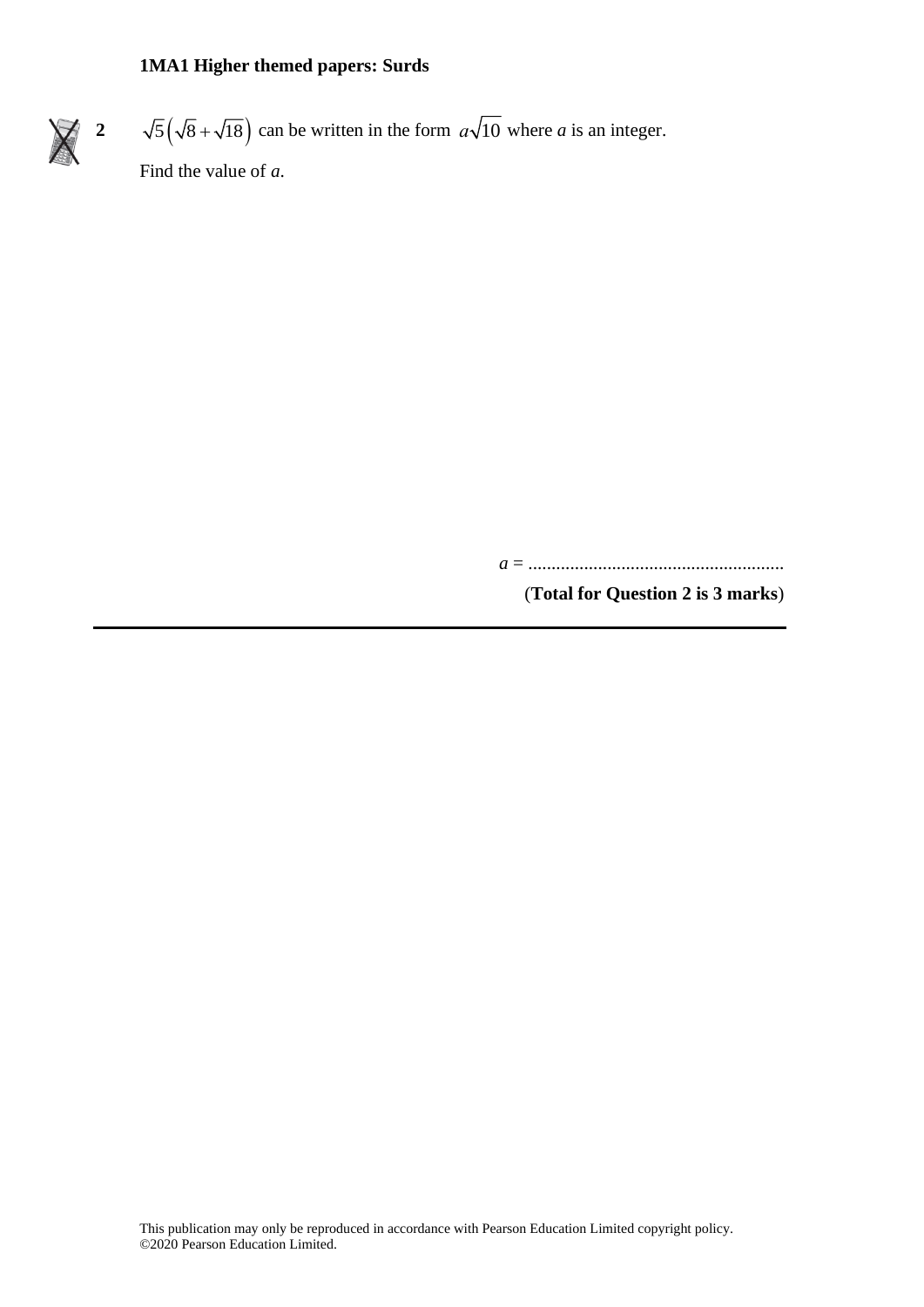**3** Martin did this question.

Rationalise the denominator of 14  $2 +$ 

Here is how he answered the question.

$$
\frac{14}{2+\sqrt{3}} = \frac{14 \cdot (2-\sqrt{3})}{(2+\sqrt{3})(2-\sqrt{3})}
$$

$$
= \frac{28-14\sqrt{3}}{4+2\sqrt{3}-2\sqrt{3}+3}
$$

$$
= \frac{28-14\sqrt{3}}{7}
$$

$$
= 4-2\sqrt{3}
$$

Martin's answer is wrong.

(*a*) Find Martin's mistake.

.......................................................................................................................................... ..........................................................................................................................................

Sian did this question.

(**1**)

Rationalise the denominator of 5  $\sqrt{12}$ 

Here is how she answered the question.

$$
\frac{5}{\sqrt{12}} = \frac{5\sqrt{12}}{\sqrt{12} \cdot \sqrt{12}}
$$

$$
= \frac{5 \cdot 3\sqrt{2}}{12}
$$

$$
= \frac{5\sqrt{2}}{4}
$$

Sian's answer is wrong.

(*b*) Find Sian's mistake.

.......................................................................................................................................... .......................................................................................................................................... (**1**) (**Total for Question 3 is 2 marks**) **\_\_\_\_\_\_\_\_\_\_\_\_\_\_\_\_\_\_\_\_\_\_\_\_\_\_\_\_\_\_\_\_\_\_\_\_\_\_\_\_\_\_\_\_\_\_\_\_\_\_\_\_\_\_\_\_\_\_\_\_\_\_\_\_\_\_\_\_\_**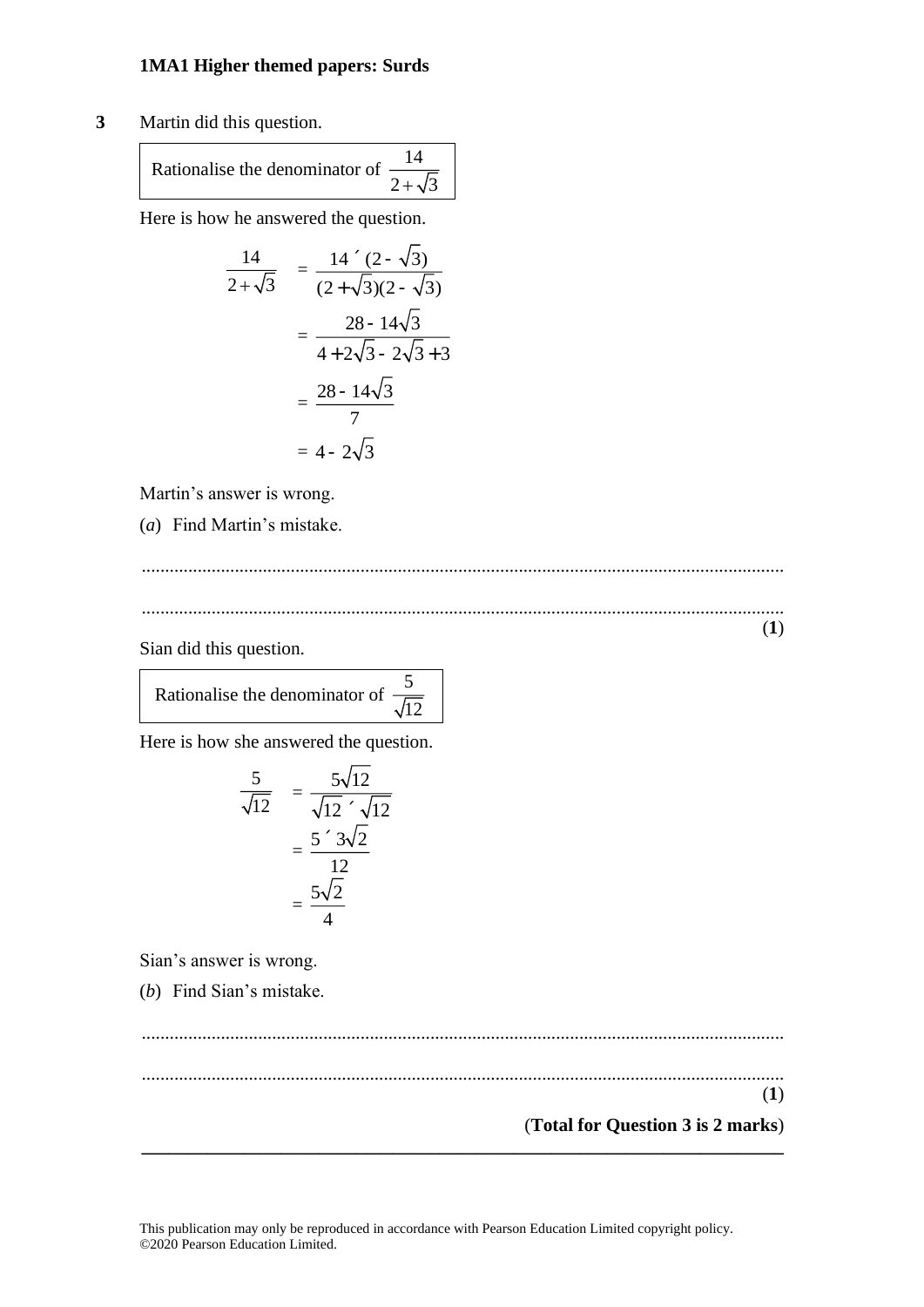4 (a) Rationalise the denominator of 
$$
\frac{22}{\sqrt{11}}
$$

X

Give your answer in its simplest form.

(b) Show that 
$$
\frac{\sqrt{3}}{2\sqrt{3}-1}
$$
 can be written in the form  $\frac{a+\sqrt{3}}{b}$  where *a* and *b* are integers.

**(3)**

**(Total for Question 4 is 5 marks)**

.......................................................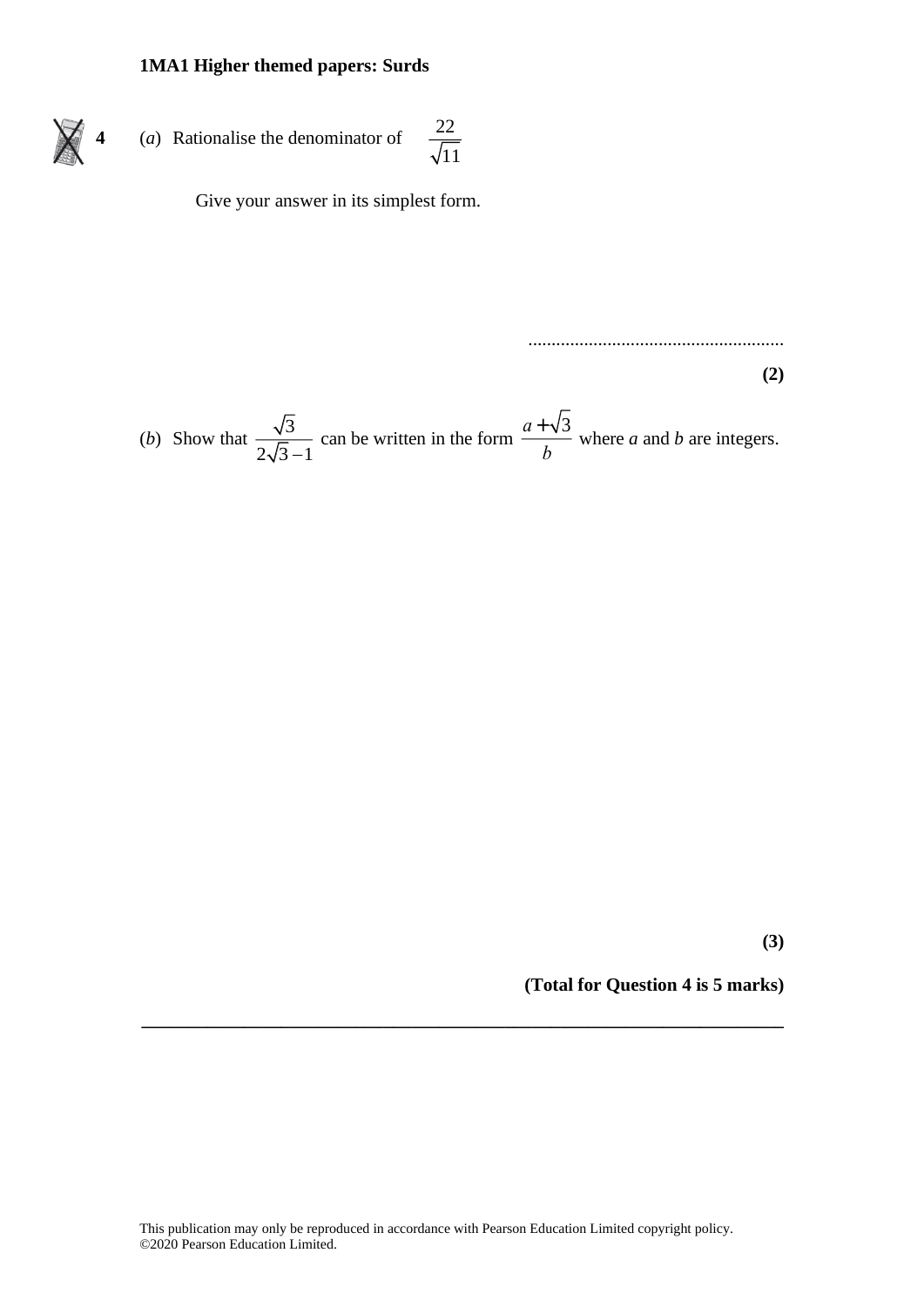

**(Total for Question 5 is 3 marks)**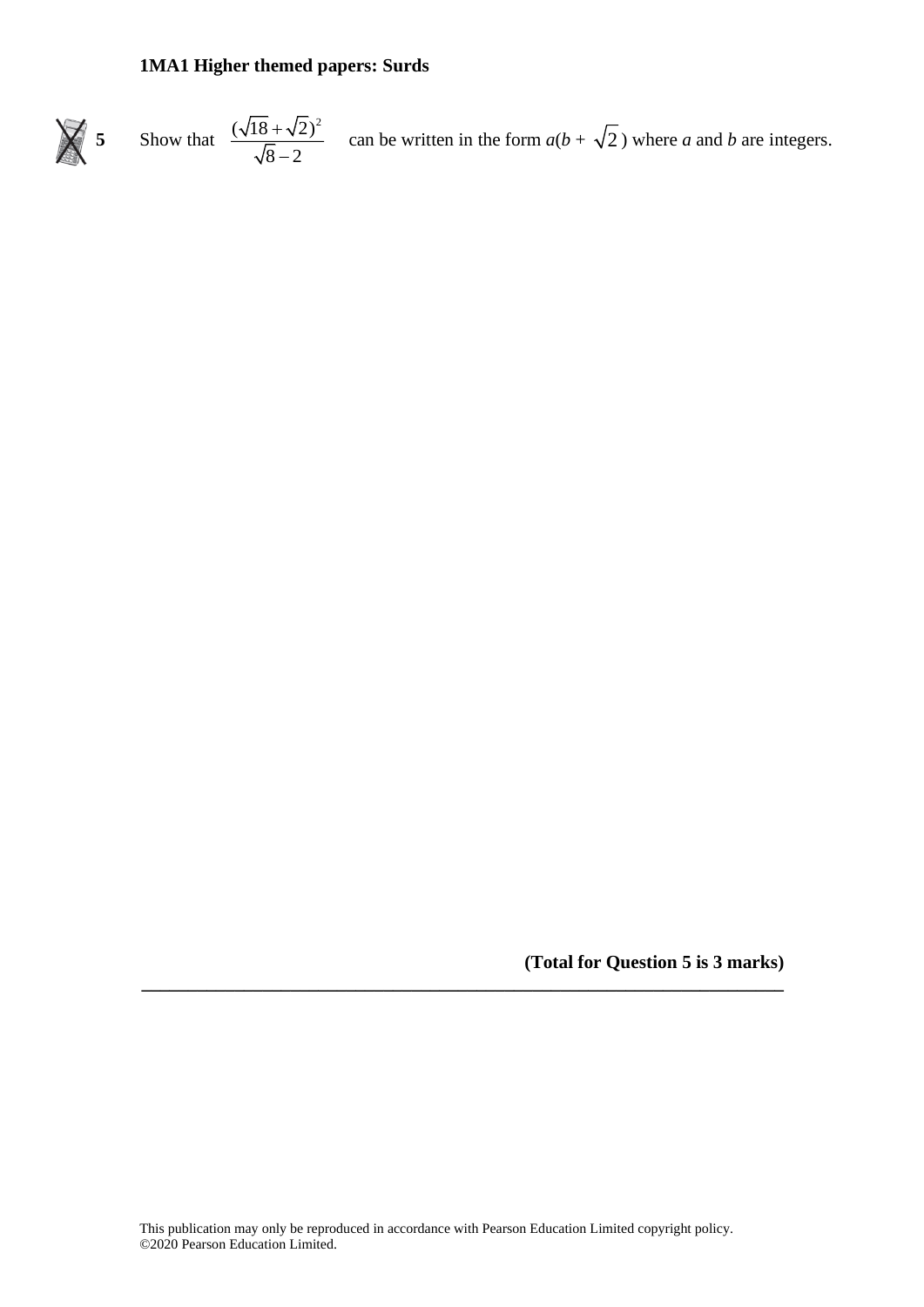



**7** Show that  $\frac{3+\sqrt{2}}{2}$  $5 + \sqrt{8}$ +

 $+\sqrt{8}$  can be written

 $11 - \sqrt{2}$ 17 −

**(Total for Question 7 is 3 marks)**

**(Total for Question 6 is 3 marks)**

This publication may only be reproduced in accordance with Pearson Education Limited copyright policy. ©2020 Pearson Education Limited.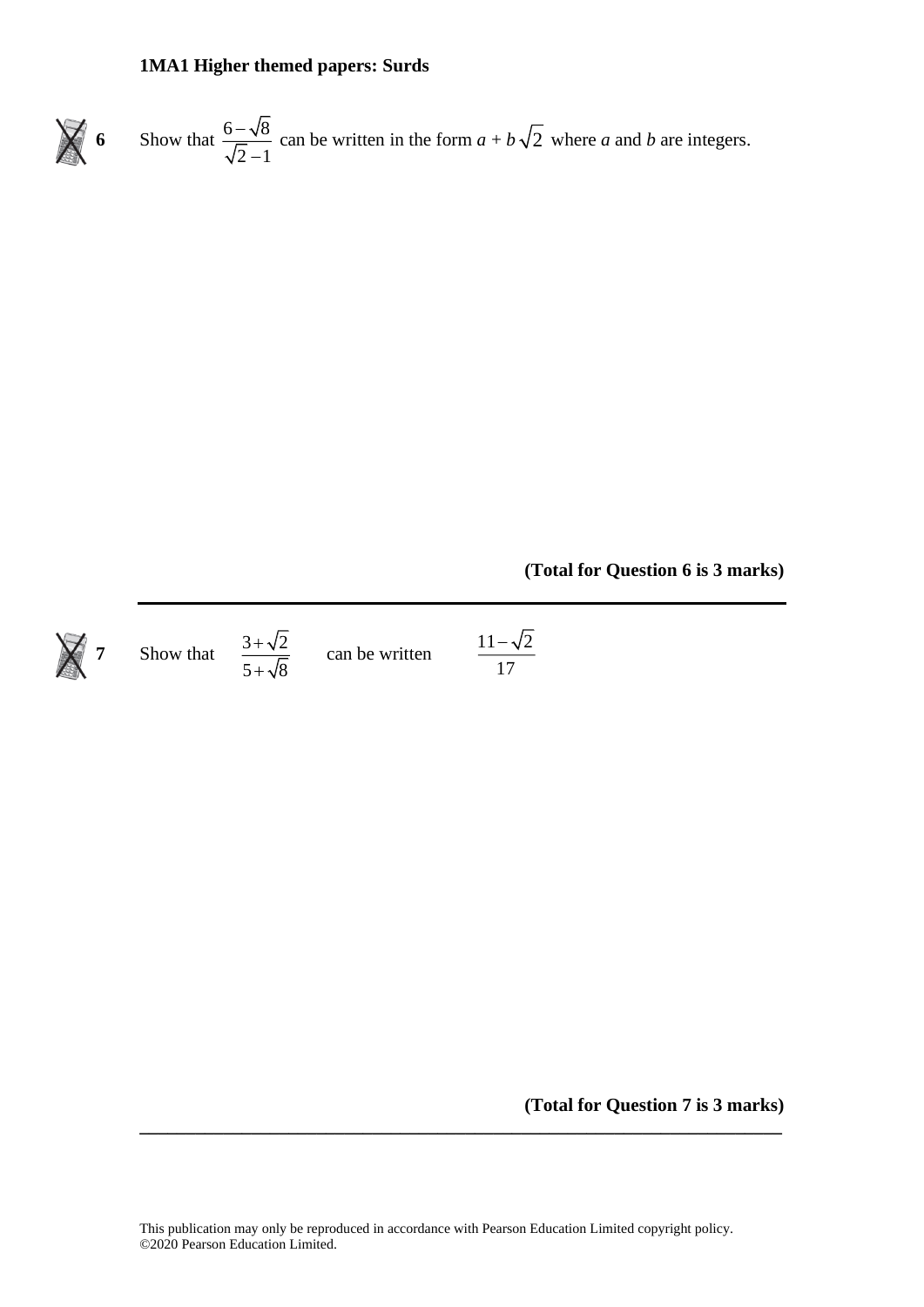$\cancel{\mathsf{X}}$ 

 $\cancel{\times}$ 

8 Simplify fully 
$$
\frac{(6-\sqrt{5})(6+\sqrt{5})}{\sqrt{31}}
$$

You must show your working.

.........................................

**(Total for Question 8 is 3 marks) \_\_\_\_\_\_\_\_\_\_\_\_\_\_\_\_\_\_\_\_\_\_\_\_\_\_\_\_\_\_\_\_\_\_\_\_\_\_\_\_\_\_\_\_\_\_\_\_\_\_\_\_\_\_\_\_\_\_\_\_\_\_\_\_\_\_\_\_\_**

9 Show that 
$$
\frac{4}{\frac{1}{\sqrt{3}} + \sqrt{3}}
$$
 can be written as  $\sqrt{3}$ 

**(Total for Question 9 is 3 marks)**

This publication may only be reproduced in accordance with Pearson Education Limited copyright policy. ©2020 Pearson Education Limited.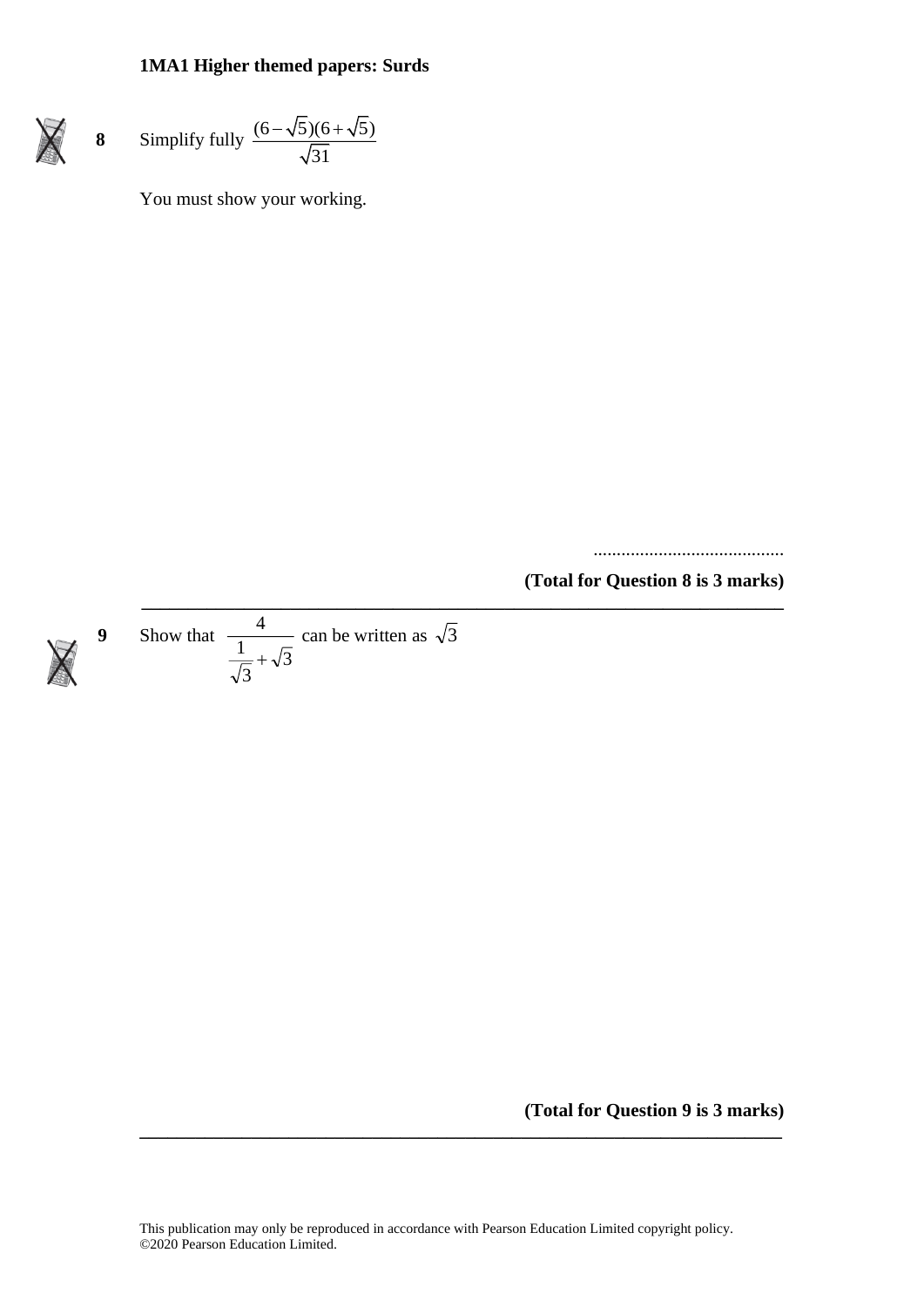

$$
0 \t\t \frac{1+\sqrt{2}}{(3-\sqrt{2})^2}
$$
 can be written in the form  $a+b\sqrt{2}$ 

Find the value of *a* and the value of *b*.

*a* = .......................................................

*b* = .......................................................

**(Total for Question 10 is 5 marks)**